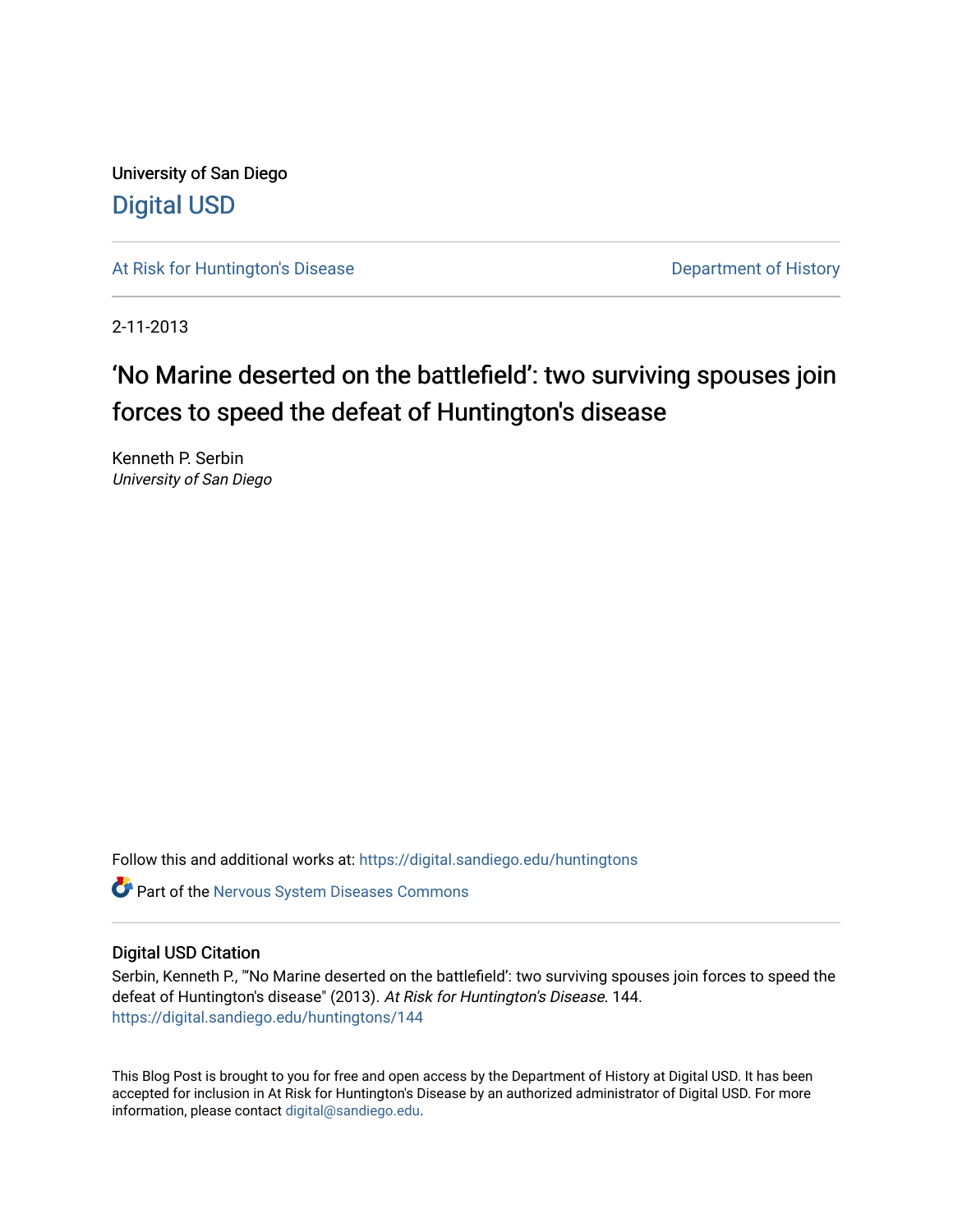#### More **[Create Blog](https://www.blogger.com/home#create) [Sign In](https://www.blogger.com/)**

# [At Risk for Huntington's Disease](http://curehd.blogspot.com/)

*HD is a genetically caused brain disorder that causes uncontrollable bodily movements and robs people's ability to walk, talk, eat, and think. The final result is a slow, ugly death. Children of parents with HD have a 50-50 chance of inheriting the disease. There is no cure or treatment.*

### Blog Archive

- $\blacktriangleright$  [2021](http://curehd.blogspot.com/2021/) (12)
- $2020(16)$  $2020(16)$
- $2019(19)$  $2019(19)$
- $\blacktriangleright$  [2018](http://curehd.blogspot.com/2018/) (16)
- $2017(14)$  $2017(14)$
- $2016(13)$  $2016(13)$  $\blacktriangleright$  [2015](http://curehd.blogspot.com/2015/) (24)
- 
- $\blacktriangleright$  [2014](http://curehd.blogspot.com/2014/) (24)
- $'$  [2013](http://curehd.blogspot.com/2013/) (30)
- [►](javascript:void(0)) [December](http://curehd.blogspot.com/2013/12/) (3)
- [►](javascript:void(0)) [November](http://curehd.blogspot.com/2013/11/) (3)
- [►](javascript:void(0)) [October](http://curehd.blogspot.com/2013/10/) (3)
- [►](javascript:void(0)) [September](http://curehd.blogspot.com/2013/09/) (3)
- $\blacktriangleright$  [August](http://curehd.blogspot.com/2013/08/) (2)
- $\blacktriangleright$  [July](http://curehd.blogspot.com/2013/07/) (1)
- $\blacktriangleright$  [June](http://curehd.blogspot.com/2013/06/) (1)
- $\blacktriangleright$  [May](http://curehd.blogspot.com/2013/05/) (3)
- $\blacktriangleright$  [April](http://curehd.blogspot.com/2013/04/) (4)
- $\blacktriangleright$  [March](http://curehd.blogspot.com/2013/03/) (2)
- $\blacktriangledown$  [February](http://curehd.blogspot.com/2013/02/)  $(3)$ 
	- The return of the [Huntington's](http://curehd.blogspot.com/2013/02/the-return-of-huntingtons-whirlwind.html) whirlwind Pope Benedict XVI's [resignation:](http://curehd.blogspot.com/2013/02/pope-benedict-xvis-resignation-witness.html) a witness to agin...

'No Marine deserted on the [battlefield':](http://curehd.blogspot.com/2013/02/no-marine-deserted-on-battlefield-two.html) two survi...

- $\blacktriangleright$  [January](http://curehd.blogspot.com/2013/01/) (2)
- $\blacktriangleright$  [2012](http://curehd.blogspot.com/2012/) (26)
- $2011(33)$  $2011(33)$
- $2010(26)$  $2010(26)$
- $\blacktriangleright$  [2009](http://curehd.blogspot.com/2009/) (21)
- $2008(7)$  $2008(7)$
- $\blacktriangleright$  [2007](http://curehd.blogspot.com/2007/) $(7)$
- $\blacktriangleright$  [2006](http://curehd.blogspot.com/2006/) (4)
- $\blacktriangleright$  [2005](http://curehd.blogspot.com/2005/) (17)

#### About Me **GENE [VERITAS](https://www.blogger.com/profile/10911736205741688185)**

View my [complete](https://www.blogger.com/profile/10911736205741688185) profile

#### MONDAY, FEBRUARY 11, 2013

# 'No Marine deserted on the battlefield': two surviving spouses join forces to speed the defeat of Huntington's disease

After the deadly, untreatable Huntington's disease claimed their spouses, Jonathan Monkemeyer and Jane Mervar – once strangers, now close – decided to devote their lives to finding ways to speed the search for effective remedies and making the case for the importance of juvenile HD (JHD) in the process.

Without at first knowing the cause of his wife Sheryl's strange illness, Jonathan quit his job in the early 2000s to become her full-time caregiver until she died from HD in 2009 at 46.

"It's the thing you have to do," Jonathan, an accomplished electrical engineer, said in a recent phone interview from his home in suburban Philadelphia. "You really don't have a choice in our country. We did a lot of nice things, which was good. We did peaceful things like traveling to local gardens. She spent a lot of time with our son."

Sheryl died at home. "I didn't expect her to die," Jonathan said. "I thought we would get the cure in time. The doctor said she had five years. But she fell and got hurt. She couldn't sit. I had to hold her. Her weight went from 109 pounds to 89 pounds within four weeks. She died of a heart attack, which is like starving to death."

Caring for Sheryl depleted the family's life savings, Jonathan added. "I'm heating with wood right now," he said. "I'm not using heating oil."

The couple's son Jonathan, now 14, has a 50-50 chance of having inherited the HD gene from his mother. (Usually only adults can decide whether to be tested for the gene, and most choose not to do so. Children can be tested if they already show symptoms.)

#### **A parallel story**

Halfway across the country in the village of L'Anse in the Upper Peninsula of Michigan, Jane faced her own difficult odyssey to decipher the disease afflicting her family. She lost not only her 49-year-old husband Karl, but also her 13-year-old daughter Karli Mukka to HD, both in early 2010. (Jane gave her daughters her maiden name.)

"Karl was a wonderful, ambitious, intelligent man," Jane said at the start of an exhausting and emotional four-hour interview. "He had very strong family values. He could always make me laugh."

However, she recounted, gradually "he started to change. Nobody could explain to me what was going on."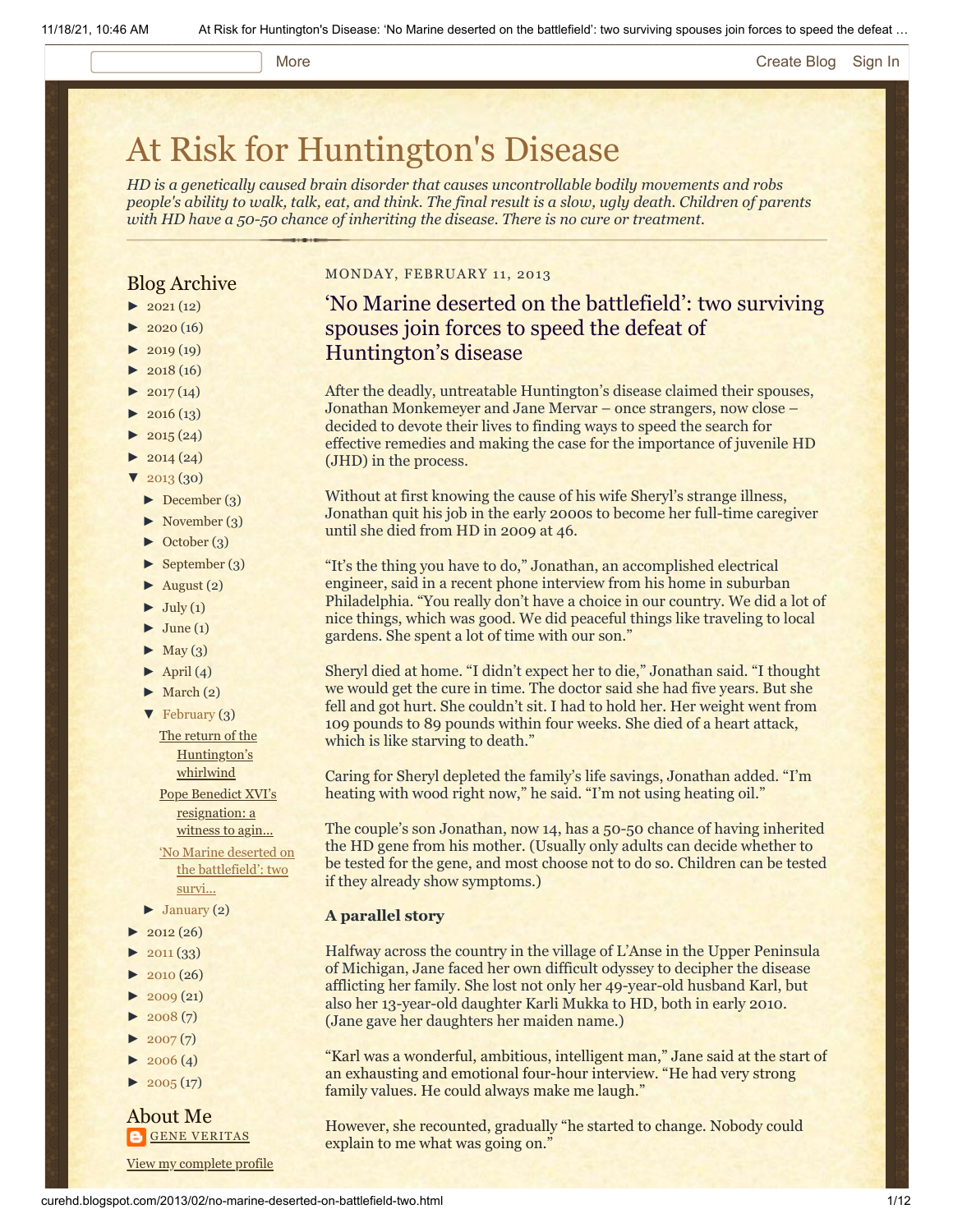## HD Links

[Huntington's](http://www.hdsa.org/) Disease Society of America [International](http://www.huntington-assoc.com/) Huntington **Association** [Huntington's](http://hddrugworks.org/) Disease Drug **Works** [Huntington's](http://www.hdlighthouse.org/) Disease **Lighthouse Hereditary Disease** [Foundation](http://www.hdfoundation.org/) [Huntington's](http://www.hdac.org/) Disease Advocacy Center Thomas [Cellini Huntington's](http://www.ourtchfoundation.org/) **Foundation** HDSA Orange County (CA) **[Affiliate](http://www.hdsaoc.org/)** HD Free with [PGD!](http://www.hdfreewithpgd.com/) [Stanford](http://www.stanford.edu/group/hopes/) HOPES Earth Source [CoQ10,](http://www.escoq10.com/) Inc.

# HD Blogs and Individuals

Chris Furbee: [Huntingtons](http://www.huntingtonsdance.org/) **Dance** Angela F.: Surviving [Huntington's?](http://survivinghuntingtons.blogspot.com/) Heather's [Huntington's](http://heatherdugdale.angelfire.com/) Disease Page



*Karl Mervar and daughter Karli Mukka, both victims of HD (family photo)*

Like many HD patients, Karl became angry and aggressive, threatening his family with violence.

"Karl held us hostage with his guns," Jane said, recalling the dangers she, Karli, and her three other daughters faced as Karl's behavior became increasingly irrational. "There were a lot of scary, scary times. We had a safe room in the house. We'd go in the room and push the bed up against the door. The girls knew this routine. Then I would try to play with him or try to distract him.

"The darn thing is, I knew we were everything left in the world that meant anything to him."

JHD ravaged Karli's body, displacing the organs in her chest cavity and forcing her spine to the far side. Because of the disease's uncontrollable movements, Karli had chewed off half of her tongue by the time she died, Jane said.

A nurse suggested that Jane give Karli morphine and "let her go." She declined the advice.

"It was a hard spot to be in," Jane said. "I talked to Karli and asked her if she was ready to go on baby Jesus's lap. She said no. She died of natural causes."

Today Jane just gets by financially, thanks to Social Security benefits, as she cares full-time for her two other daughters with Karl, 22-year-old Erica Mukka and 20-year-old Jacey Mukka. Like Karli, both have JHD. Karisa Mukka, a 26-year-old daughter from a previous relationship, lives nearby.

#### **Partners in love and advocacy**

In June 2010, still in mourning for their lost loved ones, Facebook friends Jonathan and Jane struck up a lively conversation while sitting next to each other at the 25<sup>th</sup> convention of the Huntington's Disease Society of America (HDSA) in Raleigh, NC. After the convention, they spoke daily for at least a couple of hours. Jonathan visited L'Anse, and shortly thereafter Jane and Jacey stayed nine days with the Monkemeyers.

Their friendship led Jonathan and Jane into a romantic, long-distance relationship.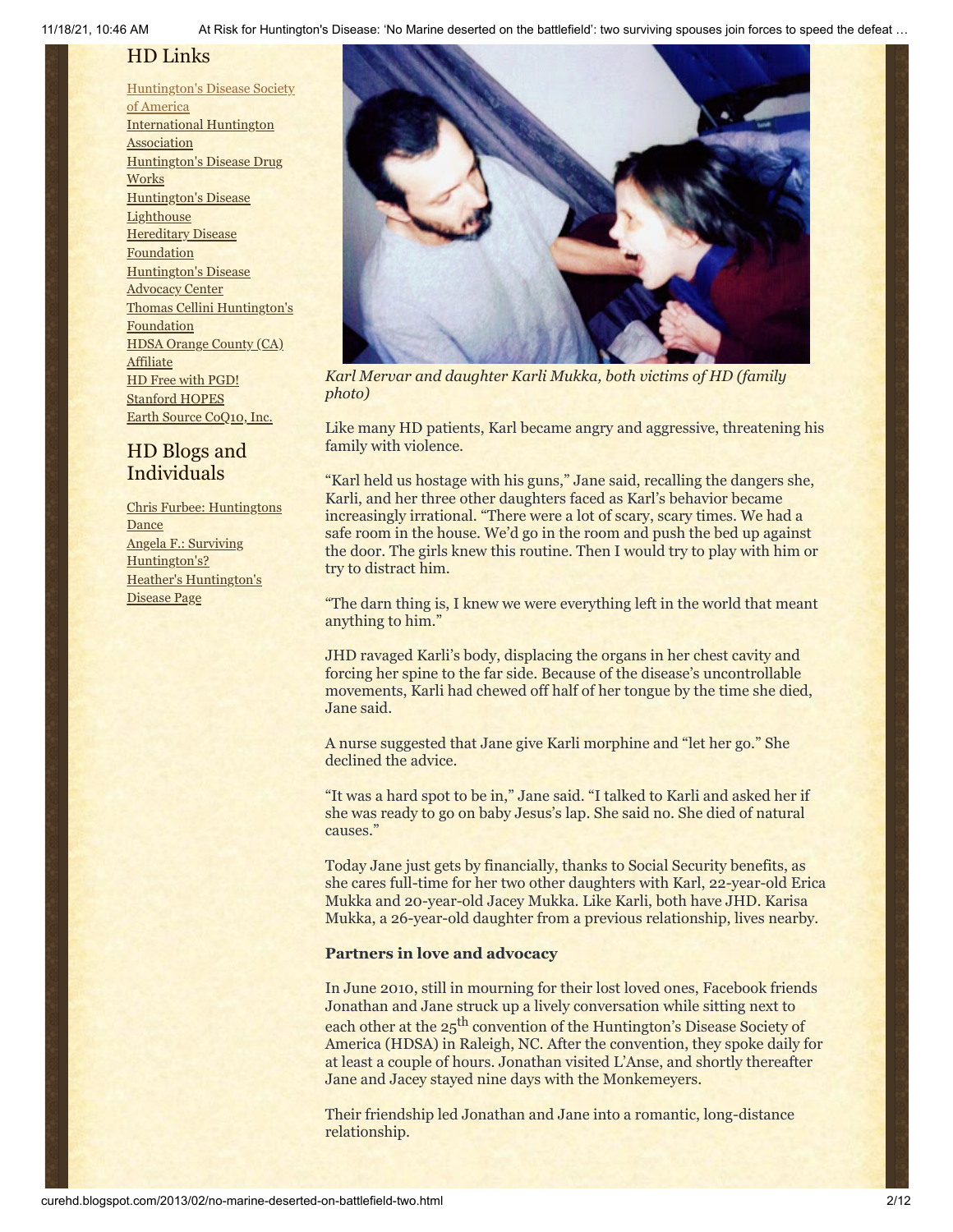"They're an incredible family," Jonathan said of Jane and her daughters. "Their value system is not about themselves."

"I was in a pretty low place," Jane recalled. "I had lots of grief after Karli and Karl died. I wanted a reprieve from caregiving – just wanted to be dead. I'd be laughing after I finished talking to Jonathan. I think he saved me."

Their relationship and support for each other's families also became a partnership in advocacy for HD patients.

#### **Bridging the gaps**

To achieve their goals, Jonathan and Jane are politely but firmly challenging bureaucratic inertia.

Supporting himself and his son with his son's Social Security survivor benefits, Jonathan dedicates himself full-time to HD advocacy. He has developed a deep understanding of HD science. By his account, he has so far skimmed through more than 10,000 scientific articles related to the disease.

Applying an engineering approach to the problem of developing treatments, Jonathan developed a website, HDCircle.org, currently offline, on which he has posted information about HD researchers from around the world, links to HD organizations, and reviews of potential HD treatments. He plans to reactivate the site soon.

He also created a Facebook discussion page, Hereditary Disease Circle, with the goal of finding connections between HD and other neurological conditions such as Parkinson's disease, multiple sclerosis, posttraumatic stress disorder, and amyotrophic lateral sclerosis, also known as Lou Gehrig's disease.

In addition, he attends relevant meetings and conferences in order to network with people from other disease communities. He seeks to bring their best results and ideas to bear on HD research.

As Jonathan explained, he aims to create "synergies" and "bridge the gaps" among HD researchers and the various key organizations such as **[HDSA](http://www.hdsa.org/)**, the [Hereditary Disease Foundation](http://www.hdfoundation.org/home.php) (HDF), the [CHDI FoundationInc.](http://chdifoundation.org/), the multi-million-dollar, non-profit virtual biotech formed solely to seek HD treatments, and the [National Institutes of Health](http://www.nih.gov/) (NIH).

As one example, Jonathan said he has spoken personally with NIH Director Dr. Francis Collins, one of the pioneers in the search for the HD gene in the 1980s and 1990s, more than a dozen times, including last week in Washington, D.C.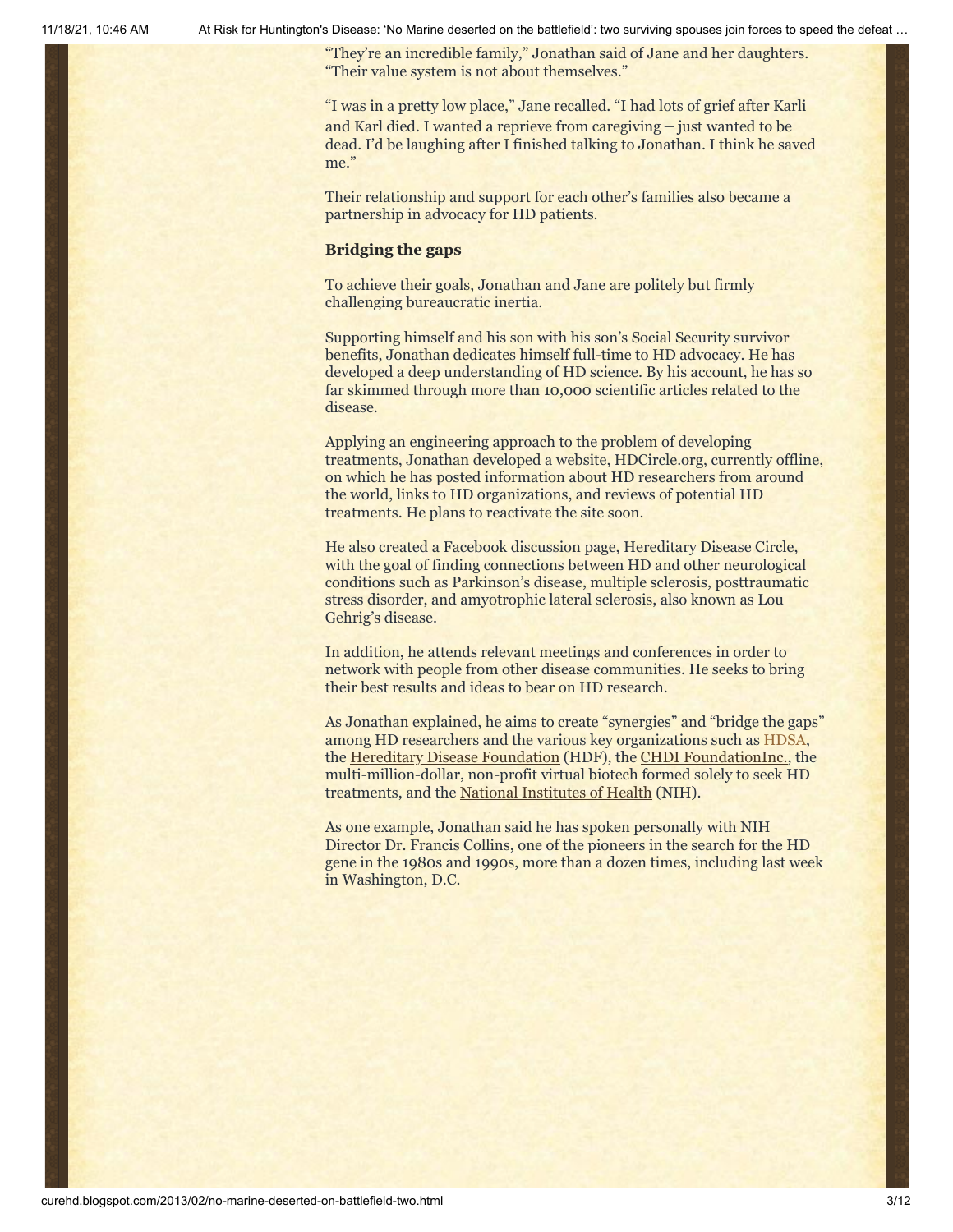

*NIH Director Francis Collins (left) and Jonathan Monkemeyer (personal photo)*

"Essentially, engineers design things hierarchically," Jonathan explained. "I created a website, which is a blueprint for how the system works.

"We're the only disease without a gene therapy. There have been 1,000 gene therapy clinical trials. But we as a community don't seem to be organized enough. There's something in our organizational structure. By their very nature of having a job description, when you're within an organization, your function is to be in the organization. Everybody gets stuck in a silo of what they're doing. With so many scientists and stakeholders in the field of HD research, moving forward gets stymied by committee and the sense of urgency gets tuned out."

If he held a position within one of the organizations, "I'd have a boss to report to," Jonathan continued. "As an outsider, without a job, and asking questions as an advocate, it gives you the position to help steer people in the right direction towards what needs to be done. I have the greatest freedom, not being employed in an organization. I can talk to anybody I want to."

Sometimes Jonathan feels as if he's "walking on egg shells, because I'm not a researcher," he said. "You tell people very nicely and very artfully. We don't tear down institutions. We build them up."

He summed up his approach as "doing what needs to be done to drive innovation that will bring a therapeutic to our community."

#### **What might work**

Significantly, Jonathan's efforts include canvassing the research community for the latest discoveries and techniques that could translate into therapies for HD. He seeks to brainstorm about new developments, as well as previous ones, in his conversations with scientists.

Rather than simply await for the multi-million-dollar pharmaceutical efforts to bring results, advocates must actively participate in the search for treatments, perhaps even trying drugs and substances approved for other purposes in their own off-label studies, seeking advice from researchers on dosing, and having people reporting their observations via a website, Jonathan suggested.

He cited the example of [Hannah's Hope Fund](http://www.hannahshopefund.org/) (HHF), whose advocates teamed with researchers in a low-cost effort to develop gene therapy for a rare genetic condition known as giant axonal neuropathy. HHF has met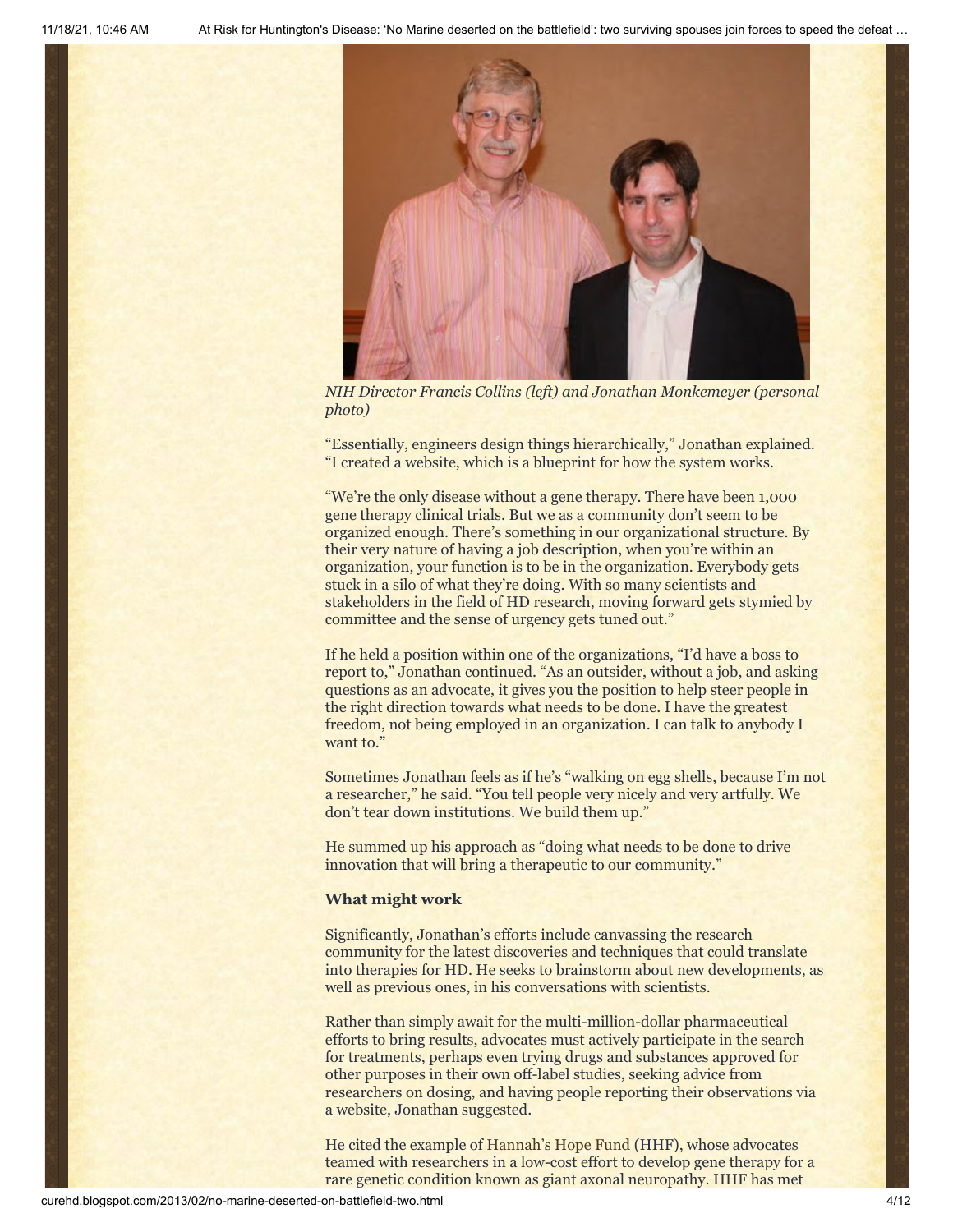with the federal Food and Drug Administration (FDA) and, if a safety study goes as planned, could start a clinical trial this year.

In the drug-discovery system in America, the profit motive "stymies innovation and responsibility" towards the patients, Jonathan observed. Rather than producing strong leaders like a Jonas Salk, who developed the vaccine for polio, the system today fosters a climate of "let's make everybody happy."

Jonathan also pointed to the new partnership between the NIH and the [Milken Institute/Faster Cures](http://www.fastercures.org/), which seeks to increase collaboration among the government, foundations, universities, and the pharmaceutical industry in order to cure more diseases and do it faster. This initiative [includes the creation of a new NIH program, the National Center for](http://www.ncats.nih.gov/) AdvancingTranslational Sciences.

Advocates for rare diseases like HD need "to get involved in every single aspect" of the search for treatments.

"AIDS advocates made the FDA bend," he noted. "We the patients have a moral incentive. Our voice counts and makes the difference."

#### **An epiphany about JHD**

Like other JHD advocates, Jane and Jonathan have strived to increase the attention to JHD by researchers, HD organizations, and the government.

In September 2010, Jonathan and Jane met with Dr. Steve Groft, the director of the [Office of Rare Diseases Research](http://rarediseases.info.nih.gov/) at the NIH, to press the case for greater support for HD research.

For Jonathan and Jane, the meeting was a kind of epiphany. Pointing to the different emphases and the existence of different organizations in the field of diabetes and juvenile diabetes, Groft helped them see the key role that JHD research could play in the overall HD effort.



*Dr. Steve Groft and Jane Mervar. In the middle is [Max the Turtle](http://jhdkids.com/max-the-turtle/), Karli's stuffed animal companion that is now a mascot of the JHDKids initiative (family photo).*

"The meeting was phenomenal," Jane said. Jonathan said she came away with a greater sense of "we need to do something."

"Everybody was so resistant to acknowledge the juvenile population," Jane said. "It's just like some big political game. Nobody was playing that game for our children, so we were screaming: *we need a cure, we need a cure, we need a cure!*"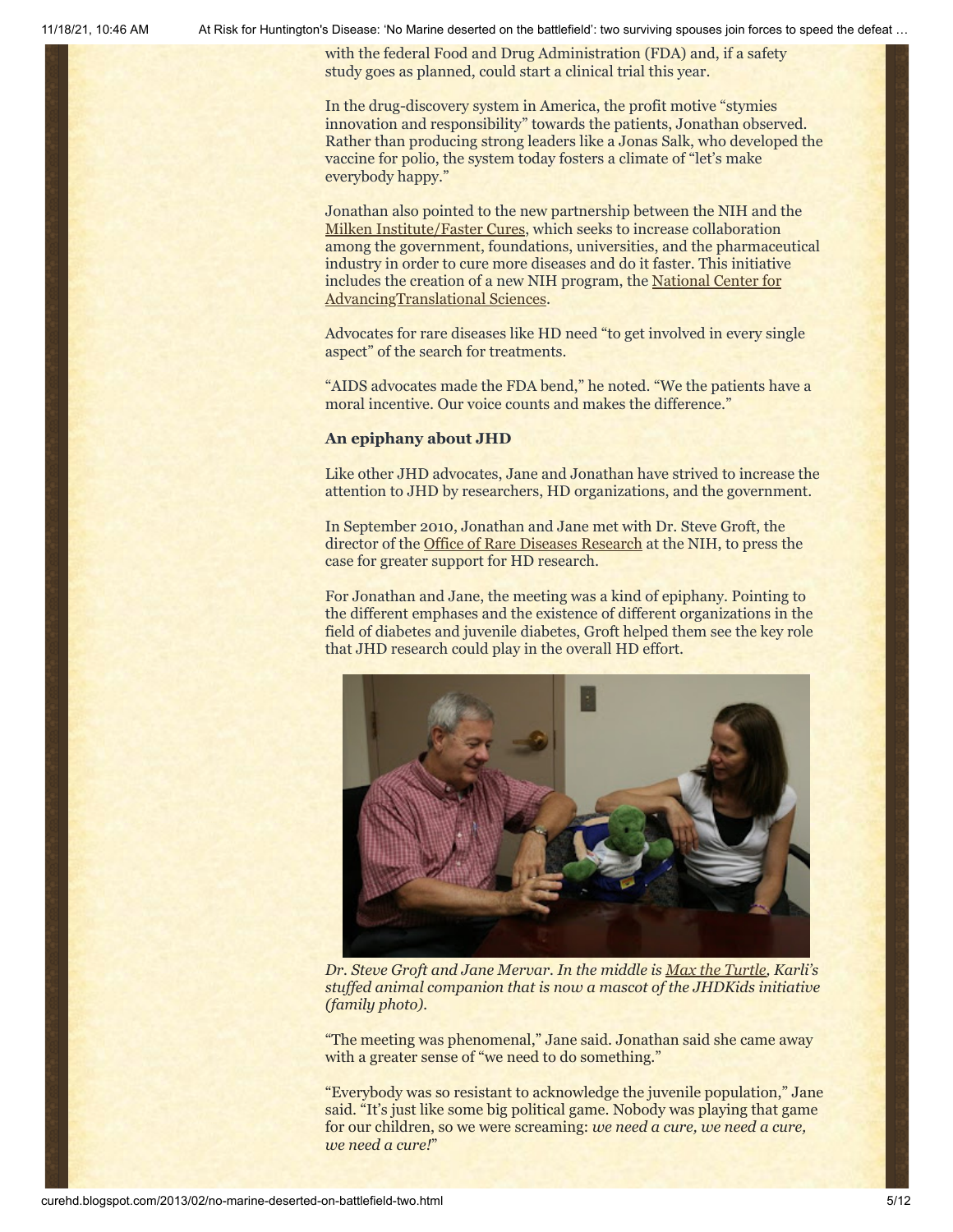"You need a piece of legislation to get JHD funded, and then the NIH would fund it," Jonathan explained, pointing to one of the roadblocks facing the efforts to understand and treat JHD.

Both Jonathan and Jane observed that JHD research lags far behind other HD research, and, because of ethical concerns and the need to avoid mixing juvenile and adult research data, children aren't included in clinical trials.

Jane tried but failed to sign up Karli for a trial for [ACR-16](http://hddrugworks.org/index.php?Itemid=24&id=189&option=com_content&task=view), seen as a potentially promising HD remedy. Jane described the formal response she received as "too bad for you, you have Juvenile HD." "I was devastated," she said.

Karli also took the supplement creatine, currently under study for HD and taken by many in the community. "It took us almost a year to get two doctors to follow Karli when she was on creatine and to get a guideline on dosage," Jane recalled. "There are a lot of families that are just slipping through the cracks."

Researchers have also lacked a so-called "natural history study" of JHD – a study to follow a group of patients over an extended period to better understand the condition and support the development of treatments.

Jane and Jonathan's advocacy has included pressing the HD organizations to pay greater attention to JHD, they said. Thanks to pressure from JHD families, last year HDSA agreed to the creation of a new fundraising effort specifically for JHD, Jane explained.

"Great things can be created from hard situations," Jane observed.



*Jonathan and Jane at the White House after their meeting at the NIH Office of Rare Diseases and Research (family photo)*

#### **Raising the profile of JHD**

Jane, her daughters, and other JHD families swung into action, joining other grassroots JHD initiatives in the effort to raise awareness and funds for research.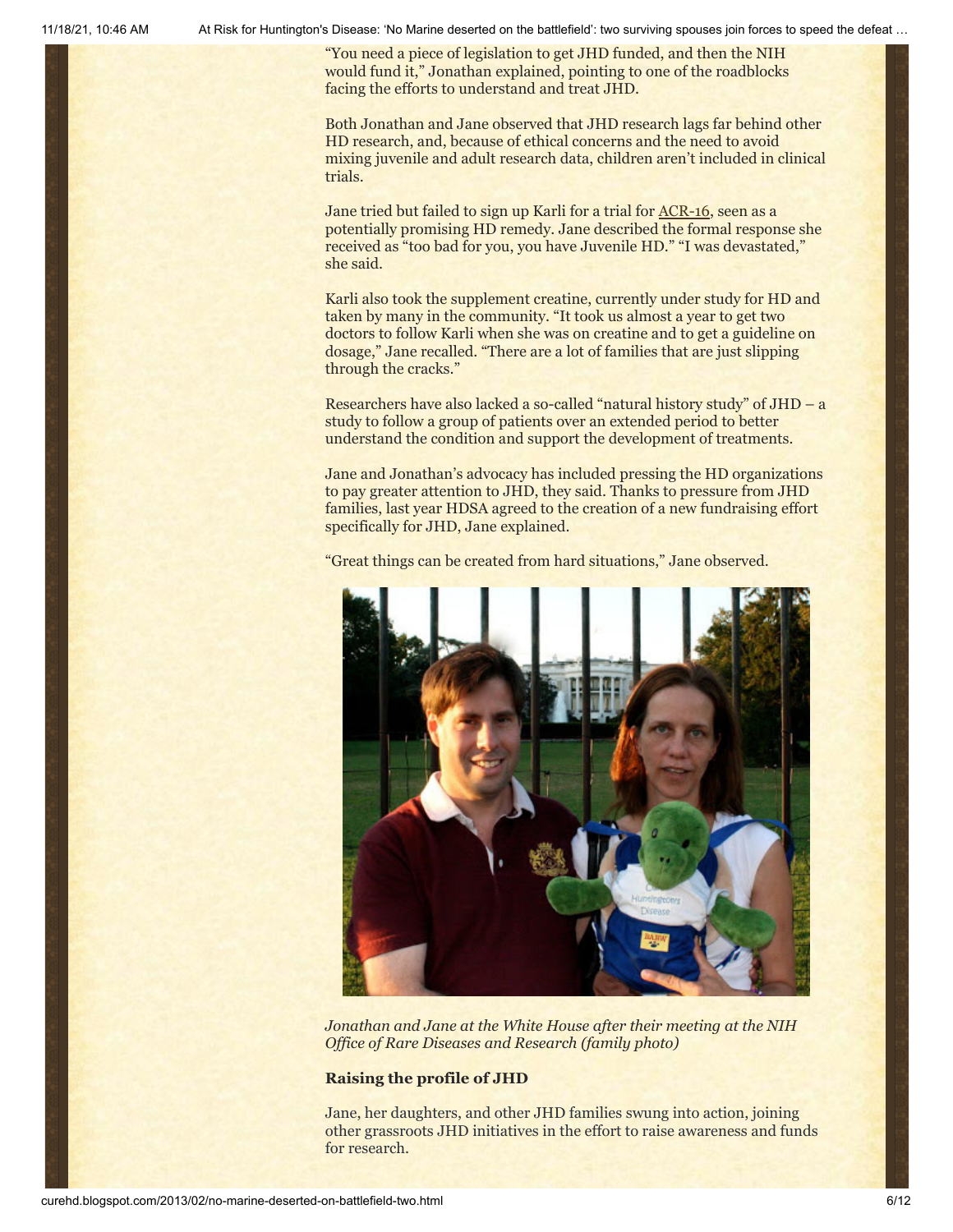Jacey and Erica started [JHDKids.com.](http://jhdkids.com/) With a computer and video equipment provided by the Make-a-Wish Foundation, Jacey has made a series of short films, including one about Karl and Karli titled *The Real Huntington's Disease*, which has had more than 220,000 views on YouTube. (Watch the video below.)



The JHDKids initiative is seeking funds specifically to support the JHD research of Dr. Jane Paulsen, the co-director of the HDSA Center of Excellence at the University of Iowa, and project partner Dr. Martha Nance, the director of the HDSA Center of Excellence in Minneapolis.

Both researchers work on a volunteer basis, with all funds raised going solely to research.

In the words of the JHDKids site, JHD differs significantly from adult onset HD in several ways. "The most significant difference is that in JHD [the disease occurs before the brain is fully developed," says a](http://jhdkids.com/jhd-initiative/) statement on the site from the researchers. "This accounts for the wide variation at one age from JHD to another age. Maturation and neurodegeneration occur at the same time in JHD."

Drs. Paulsen and Nance began following JHD patients at the annual HDSA conventions in order to carry out the natural history study.

"Now, with the awareness and fundraising getting more widespread, they're able to bring our families into Iowa," Jane explained. "We're planning on going this spring. That will be the first time we're going to Iowa."

### **One big family**

Jonathan and Jane have talked of bringing their families together in one place.

For now, however, they will continue their hours-long daily conversations from their respective abodes. Jonathan's location on the East Coast facilitates his access to the corridors of scientific and medical power, while Jane wants to respect Jacey's wish to die in the same place as her sister and father.

The distance does not diminish their commitment to each other's families, nor to the larger cause.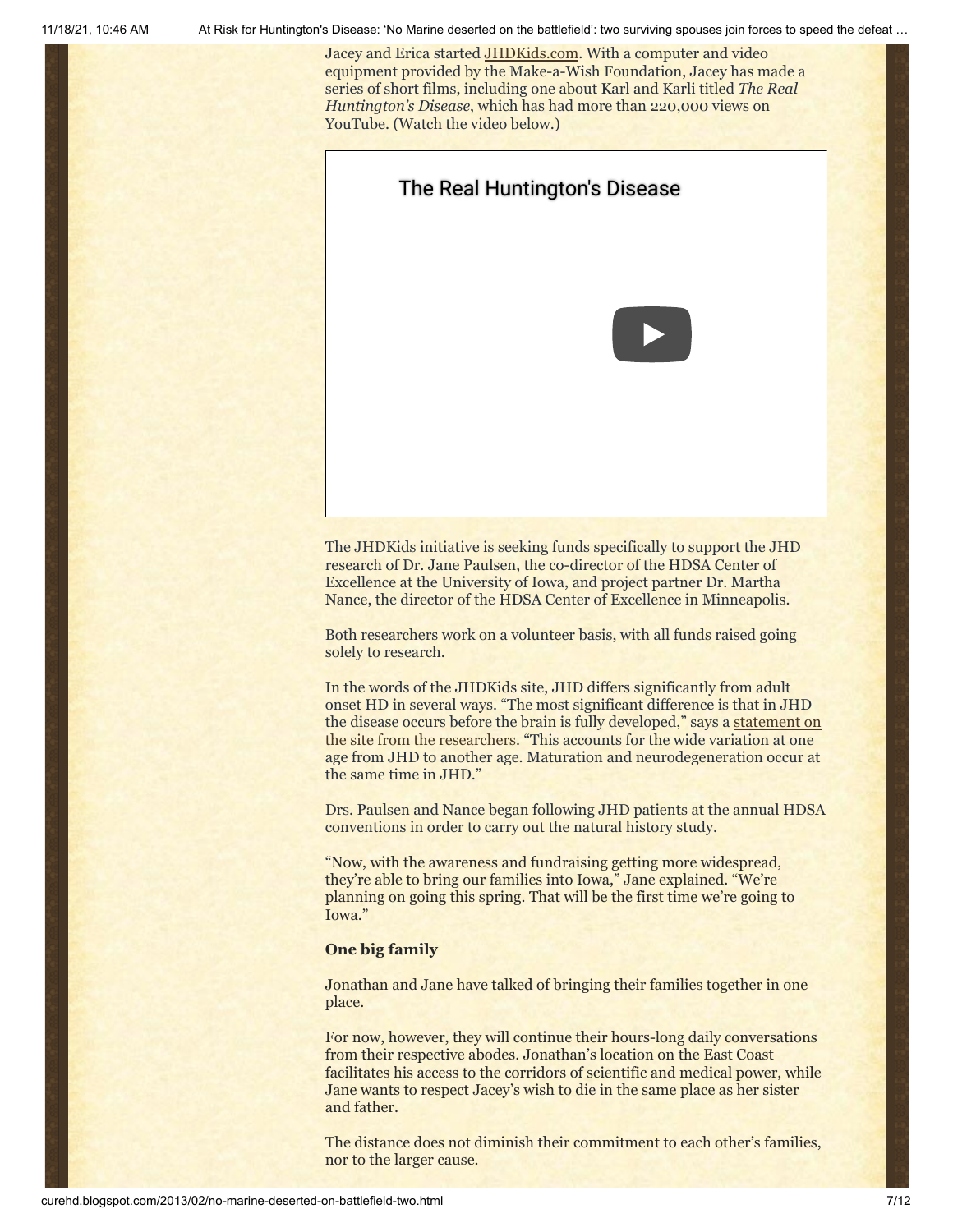Jonathan helps Jane manage her caregiving crises. "He's always learning something new," she said. "He's a very faithful, spiritual person. He's just a very good man.'

Erica and Jacey's doctors wouldn't predict how long they might live, although JHD patients typically die in their 20s or 30s, if not sooner, like Karli.

Jane knows that an effective, life-saving treatment might not come in time to save them. She concentrates on providing them with the healthiest, happiest life possible. Having worked as a nurse's aide in a nursing home and seen Karl go through his final decline in such a home, she hopes to keep her girls at home as long as possible.

"Jacey has a big phobia that if she can't see me, she'll die," Jane said. "We can't calm that down. She likes to watch movies. She likes to work on the website. She likes to see all the kids with JHD. She likes to come up with new ideas for designing the website."

At 19, Erica had married her high school sweetheart, but the marriage lasted only 11 months. She is currently dating another man. "She wants him to learn how to do her makeup and coordinate her clothing," said Jane, who has legal guardianship over both daughters.

She obtained a court order to obtain permission for a tubal ligation for Erica.

"I cried with her," Jane said. "It was just a real painful process to go through. She said, 'If I had a baby and got sicker, and what if my baby's like Karli?'"

"Fear for my son is certainly a reason," said Jonathan of his commitment to the HD cause, noting that, so far, his son has showed no HD symptoms. "That's a personal, selfish motivation. Why is my son's life more important than someone else's life? I know Jacey and Erica and everybody else that's dying from this."

He added, "I'm doing this full time, and as far as I'm concerned, there's nothing more important I can do with my life. It's knowing everybody in the community and knowing the suffering and the damage it causes to families. You don't leave a marine in the battlefield. It's just wrong to walk away. I can't stop doing it. This is my life experience."

His experiences as Sheryl's caregiver have deepened his feelings about others facing the same plight.

"When I see HD in somebody else, the empathy is much more intense and overwhelming," he confided. "To me, we're all a big family. That's why I can't walk away."



Labels: [advocacy](http://curehd.blogspot.com/search/label/advocacy) , [CHDI](http://curehd.blogspot.com/search/label/CHDI) , [clinical](http://curehd.blogspot.com/search/label/clinical%20trial) trial , [cure](http://curehd.blogspot.com/search/label/cure) , gene [therapy](http://curehd.blogspot.com/search/label/gene%20therapy) , [HDF](http://curehd.blogspot.com/search/label/HDF) , [HDSA](http://curehd.blogspot.com/search/label/HDSA) , [hereditary](http://curehd.blogspot.com/search/label/hereditary) , [Huntington's](http://curehd.blogspot.com/search/label/juvenile%20Huntington%27s) disease , juvenile Huntington's , [NIH](http://curehd.blogspot.com/search/label/NIH) , [nursing](http://curehd.blogspot.com/search/label/nursing%20home) home , [pharmaceutical](http://curehd.blogspot.com/search/label/pharmaceutical), [research](http://curehd.blogspot.com/search/label/research), [science](http://curehd.blogspot.com/search/label/science), [symptoms](http://curehd.blogspot.com/search/label/symptoms), [treatments](http://curehd.blogspot.com/search/label/treatments)

#### 9 comments:



*This comment has been removed by the author.*

11:36 AM, [February](http://curehd.blogspot.com/2013/02/no-marine-deserted-on-battlefield-two.html?showComment=1360697775509#c5164308780270287777) 12, 2013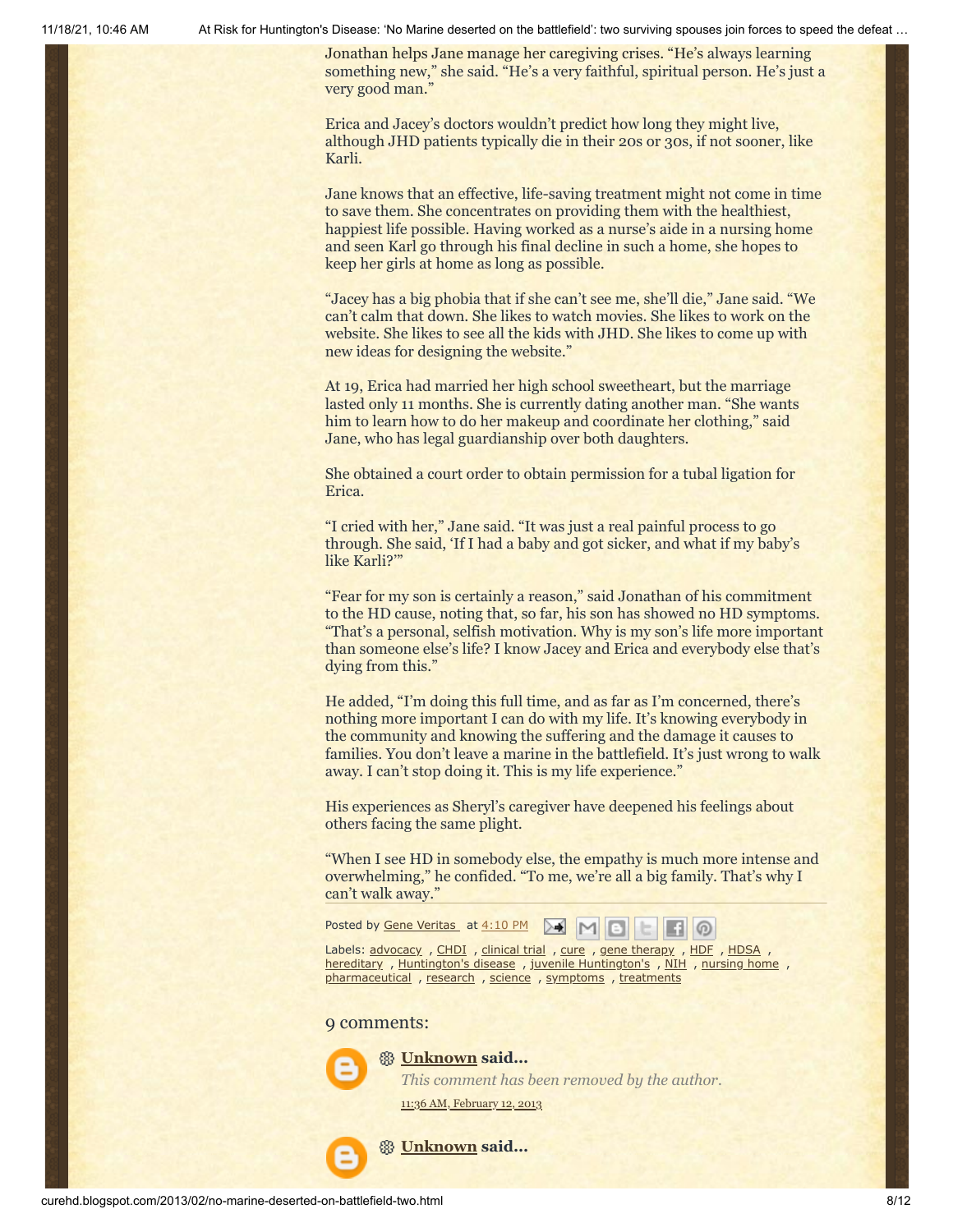Gene, are you now advising your readers to take off label drugs and seek advice from researchers for dosing? As you wrote from your interview with Mr. Monkeymeyer...

"Rather than simply await for the multi-million-dollar pharmaceutical efforts to bring results, advocates must actively participate in the search for treatments, perhaps even trying drugs and substances approved for other purposes in their own off-label studies, seeking advice from researchers on dosing, and having people reporting their observations via a website, Jonathan suggested."

\*\*Not only is this illegal for a researcher to advise on dosing [this should only be done by a licensed physician], but no researcher will jeopardize a human being or their license and livelihood. This could potentially harm or even kill someone. Gene Veritas I'm really surprised that you would write this illadvised content in your blog.

12:29 PM, [February](http://curehd.blogspot.com/2013/02/no-marine-deserted-on-battlefield-two.html?showComment=1360700966393#c8542223508233465398) 12, 2013

#### **Anonymous said...**

Just a sign of the helplessness and desperation a person with HD or a family member feels watching their loved ones suffer with no treatment or cure in sight.

5:45 PM, [February](http://curehd.blogspot.com/2013/02/no-marine-deserted-on-battlefield-two.html?showComment=1360719926298#c7146790400684908022) 12, 2013

#### **Anonymous said...**

I get it what melisa said and I feel the same way. I am a christian woman and watch every day how this hd is but we have to be safe and see our doctor!! I had left a group on facebook because of to much going on and to much nonsence Blessed all who are sufferring AMEN!

8:11 AM, [February](http://curehd.blogspot.com/2013/02/no-marine-deserted-on-battlefield-two.html?showComment=1360771906870#c4196793217516524811) 13, 2013

#### **Anonymous said...**

Gene, your articles are always so beautifully written. This one hits home even more as I know the people involved. Jonathon and Jane serve selflessly to move the therapy and cure forward. Jonathon's opportunity and ability to brainstorm with scientists is so good for the cause. This allows him to take a step back and look outside the box. The research community is usually driven by profit. These two are working for real people and living on a shoe string to propel their ideas forward. I appreciate Jane and Jonathon's efforts from the bottom of my heart. Thank you again Gene for you way with words.

10:19 AM, [February](http://curehd.blogspot.com/2013/02/no-marine-deserted-on-battlefield-two.html?showComment=1360779561600#c5589125389952759952) 13, 2013

#### **Anonymous said...**

I am afraid that I am worried about the advice about the other drugs and substances for our people. I think it is unsafe and it is giving people bad advice without a doctor involved.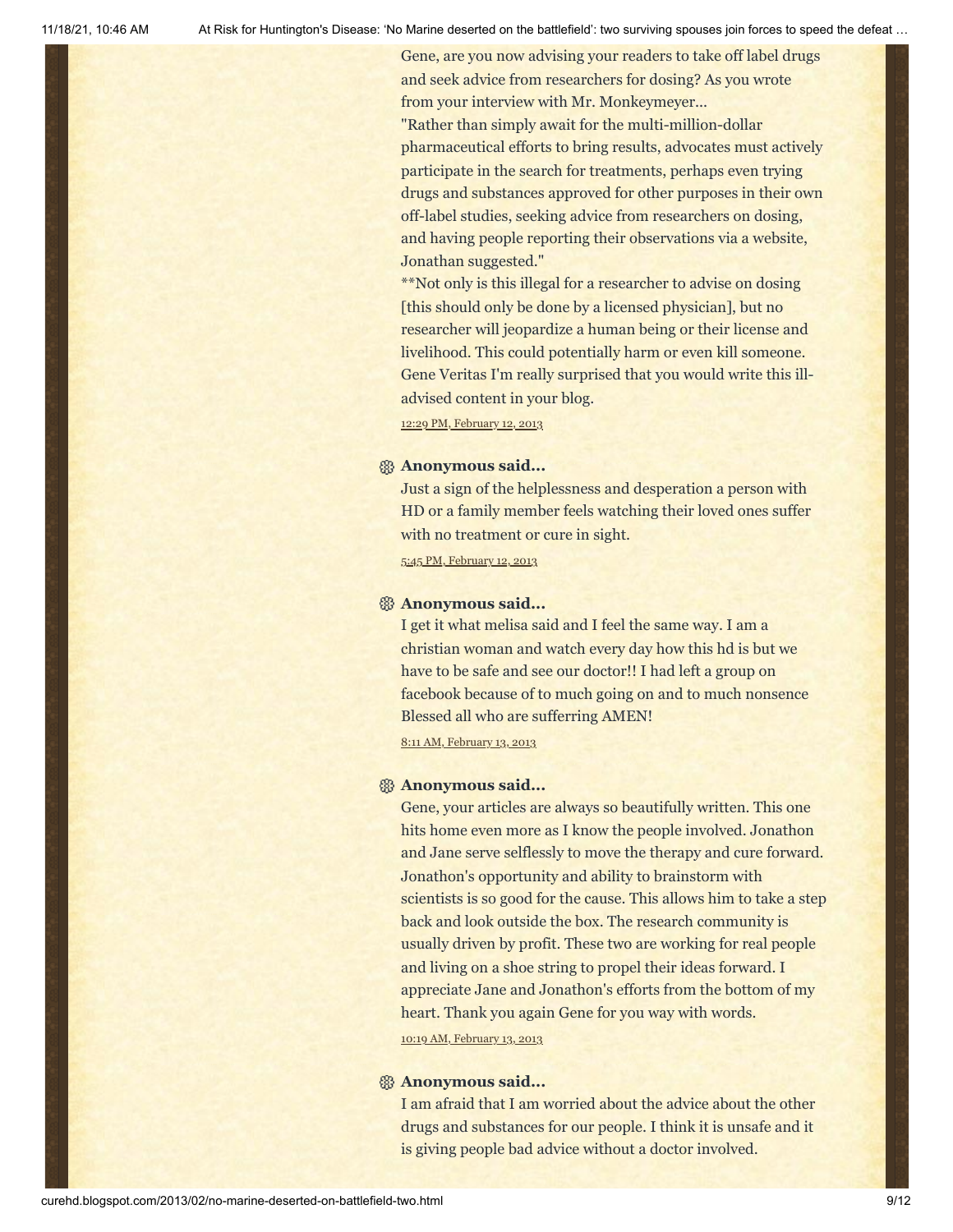I also removed myself from their group and their drama like the other person it is just so sad but we cant be around it anymore.

#### Irene

2:28 PM, [February](http://curehd.blogspot.com/2013/02/no-marine-deserted-on-battlefield-two.html?showComment=1360967286893#c5484765530450470618) 15, 2013

#### **Anonymous said...**

Thanks Gene, for highlighting Jane's story. I've heard it befoe and it has brought tears to my eyes several times. She is strong and brave, and I'm pleased to hear that she has found someone to share her journey with. May their work to bring light to this disease go well.

3:53 PM, [February](http://curehd.blogspot.com/2013/02/no-marine-deserted-on-battlefield-two.html?showComment=1361145238155#c8176654748824126524) 17, 2013

#### **Anonymous said...**

It was a wonderful blog.. and Melissa.. your comment is really dissapointing. You would think you would want to help expose morw research.. i couldnt find where anyone was saying to take a suplemnet.

Pretty sad when one advcote attacks another.. you may not agree with john or Gene but to attack dose nothig to help. Tara Hansen

6:38 PM, [February](http://curehd.blogspot.com/2013/02/no-marine-deserted-on-battlefield-two.html?showComment=1392259110202#c1105943130059491487) 12, 2014

#### **Anonymous said...**

Huntingdont's disease can't get a cure until there is either a discovery that would come from another field that works out how to switch off, or greatly slow down the impact of the cag repeats.

Too few persons from afflicted families are prepared to actively do their part in getting tested early in life to provide sufficient data re numbers carrying the gene, potential for researchers to be able to analyse the varying courses if the disease, be in a position to almost eliminate any JHD cases and a majority of future adult onset cases of HD.There will be always a small number of HD gene positive persons while unsymptomatic who had utterly no notion of the possibility of their status. and hence passing it on through no information of a parent carrier. The cases of obscured extra late familial onset could be a source, though if HD was actually made truly widely recognisable as a condition, it's symptoms etc.,it would increase their younger generations members to check out for the condition.Too much familial underplaying or even partial efforts of concealment of HD, shame, fear of others more widely knowing of the condition impacts on elimination. Secondly the fear of supposed insurance, employment,plus justifying remaining ignorant as it's too upsetting to know if positive need to be countered. Few end up collecting great insurance plus employment ends not by gene positive status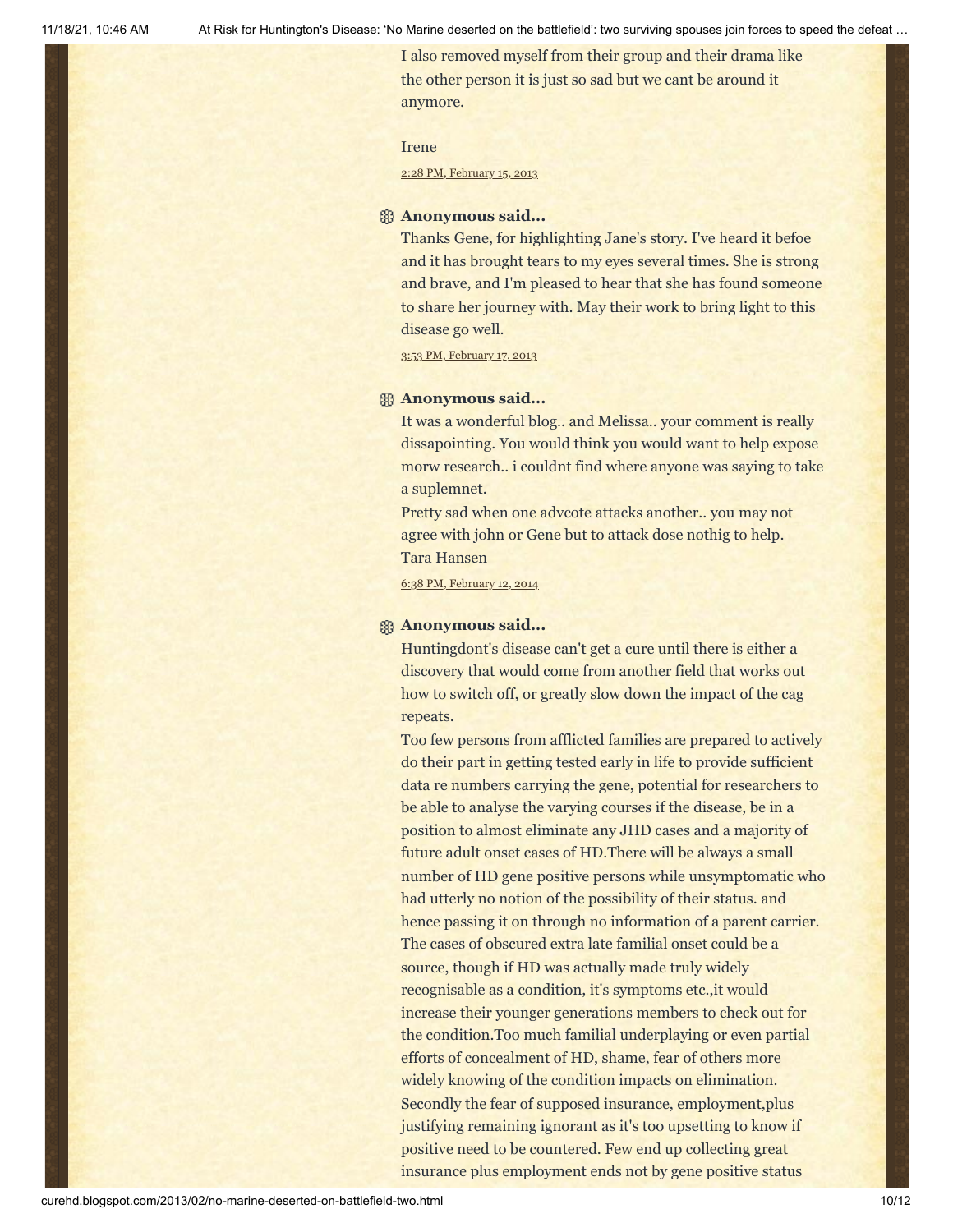but by diease onset. Finally the understandable but selfish desire to have a spouse and kids so push it into the denial optimism basket where due to low public knowledge spouses ignore the hints of the familial disease they heard hit some relatives.The rule ought to be if an at risk person thinks the prospect of finding out is unbearablely awful, it's obviously too awful a disease to transmit by having children aside by now pre-implantation selectiveness with no info to diulge gene status or earlier to have used donor gametes or adoption or no kids.Too many think I'd rather I was born while unsymptomatic but at risk, ought to be good enough for next generation, then devestated and guilt ridden once symptomatic or have a child with JHD.

More if the money raised by HD organisations needs to go into altering widespread awareness, bringing the disease out of the closet, prevention of it's transmission, working on highly effective treatments for symptoms after onset, securing quality services to care for persons comfortably, prompt income assistance when low incomes need benefits. It's inexcusable that a large proportion of JHD cases who need need have occured with identifying testing having been available from the early 90's.Or young persons being at risk.

I did a contract for a HD organisation 16 years ago, the same mantra of they'll find a cure, we need one with heads in the sand, few testing their status, yet not much has changed at all, especially in effective symptom managed treatments which is where for the ones to become symptomatic the best hopes could lie to reduce the horror and terror of the ineitable progression. Until then all efforts ought to be in preventing anyone you can be born at risk. If they do however find a cure or close enough to by effective slowing, then those at risk can tumble their dice of hopeful chances.

What's interesting is that in all that fund raising no HD organisation does divulge the actual money and man power of research efforts that can be evaluated in numerous directly likely to be effective results or if they are ever shared with other researchers in parrallel genetic fields. I've the greatest sympathy for those dealing with the disease, admiration for so many dealing corageously and tirelessly with the impact of this condition. Our engineers concerns were great to be raised. The HD organisations though wonderful in much of the work and support they deliver have gotten too entrenched, dogmatic, dominant in forcing unquestioning compliance by other professional bodies working alongside of them causing a stagnation impeding progress that's possible.

6:36 PM, [October](http://curehd.blogspot.com/2013/02/no-marine-deserted-on-battlefield-two.html?showComment=1413250595048#c3001122468705850690) 13, 2014

Post a [Comment](https://www.blogger.com/comment.g?blogID=10081281&postID=1631901423155555330&isPopup=true)

[Newer Post](http://curehd.blogspot.com/2013/02/pope-benedict-xvis-resignation-witness.html) **Newer Post [Older Post](http://curehd.blogspot.com/2013/01/junior-seau-super-sunday-and-our-most.html) Older Post** 

curehd.blogspot.com/2013/02/no-marine-deserted-on-battlefield-two.html 11/12